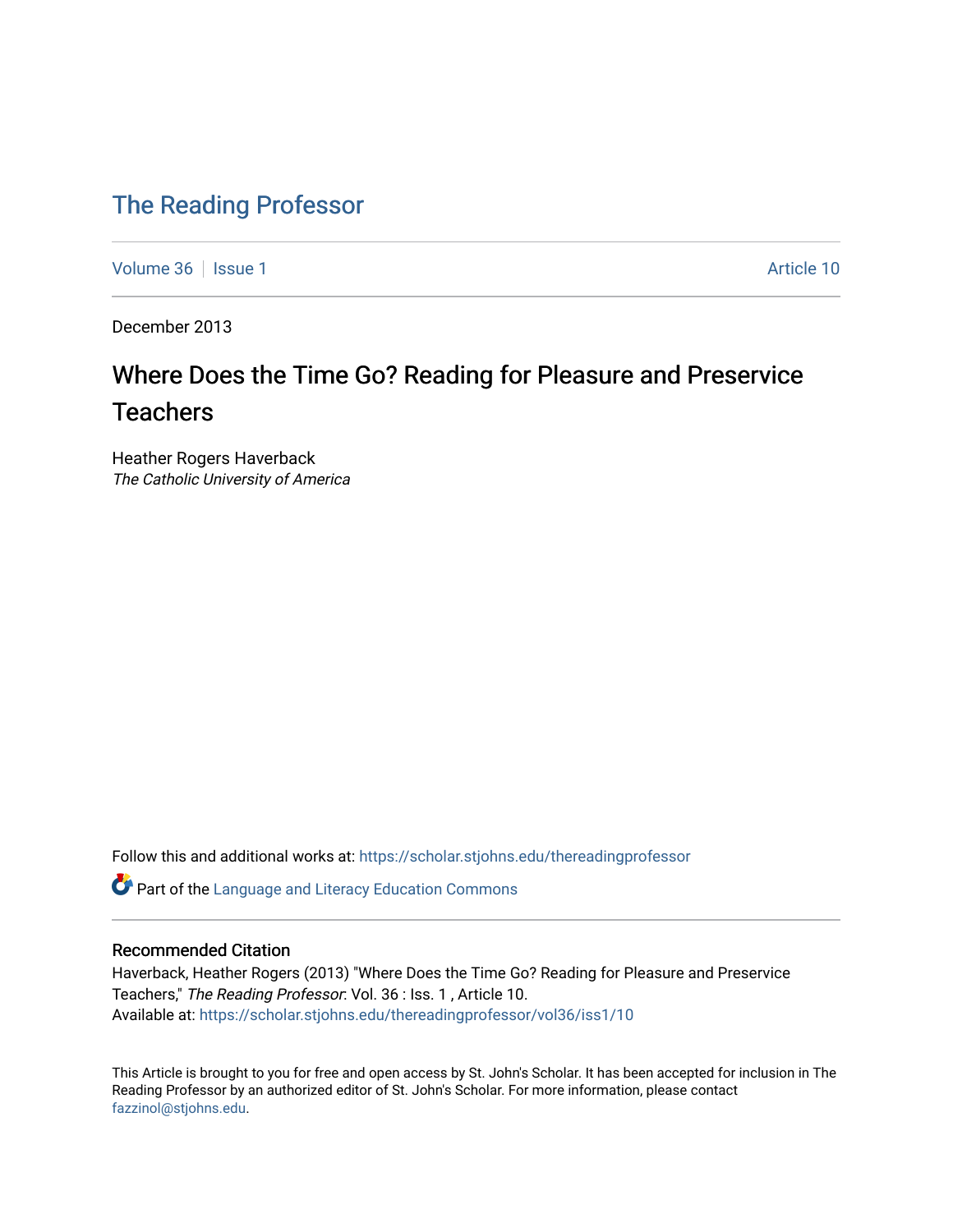# Where Does the Time Go? Reading for Pleasure and Preservice Teachers

HEATHER ROGERS HAVERBACK, The Catholic University of America

# **Introduction**

 Teacher educators have been charged with bestowing upon preservice teachers opportunities and models that encourage their engagement in reading (Applegate & Applegate, 2004). In this vein, every semester I ask my students who among them has read a book for pleasure over our break, and few students raise their hands. Due to the fact that these preservice teachers are slated to be elementary school teachers who will teach reading within two years, it is important that they read for pleasure. The notion is troubling that preservice teachers of reading avoid pleasure reading. Having an elementary school teacher who does not read is akin to having a mechanic who does not drive. Thus, each semester I question why these preservice teachers are not reading books for pleasure.

An engaged reader reads with enthusiasm and often (Guthrie & Anderson, 1999). However, many college students are not demonstrating criteria within the definition of an engaged reader. In 2004, the National Endowment for the Arts (NEA) found that there were steep declines in the amount of literature, poetry, and fiction that young adults were reading. Simultaneously, reading comprehension is deteriorating with the United States ranking only 15 out of 31 industrialized nations regarding students' reading scores (NEA, 2004). Readers of literature are more likely to volunteer, play sports, and attend cultural events than their non-reading counterparts (NEA, 2004). With such a decline in reading for pleasure, educators and educational researchers may question what undergraduate students are doing with their time if they are not reading.

While many college students read through Web 2.0 (blogs, social media, etc.), text messages, or assigned text for class, how many read literature for pleasure? Rosenblatt (1978) believed that readers had two modes within which they experienced text, the efferent and aesthetic. When readers are responding to text in the efferent stance, they are reading to obtain information. On the other hand, when readers are reading in the aesthetic stance, they are immersed in the text and primarily reading for enjoyment. Thus, different types of reading create different experiences. In the case of 21<sup>st</sup>-century readers, reading Web 2.0 or text messages for information differs from having the experience of reading literature for enjoyment.

Reading literature for pleasure, with regard to this study, is defined as the reading of novels, short stories, plays, or poetry in one's spare time that is not for school or work purposes (NEA, 2004). It should be noted that all contemporary books were included in this definition, and there was not a distinction made with regard to the differences in the quality of literature, as readers' tastes differ. Likewise, such readings that take place in a magazine, e-reader, or online also are included. Thus, if literature is read for pleasure, it is included in this definition. This study investigated how undergraduate college students reported spending their time. Specifically, preservice teachers were asked to log the minutes they spent engaged in various activities.

# **Literature Review**

Aliteracy is defined as a "lack of reading habit especially in capable readers who choose not to read" (Scott, 1996). Aliteracy has become a concern for many college professors with regard to their students, including preservice teachers. This is important because reading motivation has been found to be fostered in classrooms where the teacher is a reading model to his or her students (Gambrell, 1996). Therefore, it seems of particular importance that those who will teach and motivate youngsters to read should be readers. In fact, Turner, Applegate, and Applegate (2009) recently stated that one of the qualities they feel is crucial for teachers who are becoming literacy leaders is a "profound love and respect for the printed word" (p. 254).

# **Reading and Preservice Teachers**

Contrasting with the notion that preservice teachers should have a love of reading, recent research shows a different picture. Today nearly half of all Americans, ages 18-24, read zero books for pleasure. This is concerning when one considers that a reported 65% of college freshman read for pleasure an hour or less a week (NEA, 2004). At the same time, 75% of college freshman reported socializing, and 30% reported using online social networks for over five hours a week (Ruiz, Sharkness, Kelly, DeAngelo, & Pryor, 2010.) These findings coincide with the findings from the United States Department of Labor (2011) that reported fulltime college students spent 3.6 hours a day on leisure and sports activities, which did not include reading. Thus, one may question why reading is not a part of those three and a half hours.

While Burgess and Jones (2010) found that college students would read when it came to coursework, it was uncommon for them to read for leisure. A study about college students' reading habits and the Internet revealed that college students enjoy spending time on the Internet more than reading for recreation (Mokhtari, Reichard & Gardner, 2009). This is despite the fact Beglar, Hunt, and Kite (2012) recently found self-selected pleasure reading to positively impact Japanese L2 college students' reading ability. The more books the participants read, the more their reading ability improved. Moreover, research on college students' reading habits revealed that reading for pleasure was correlated with creativity (Kelly & Kneipp, 2009), a result that is especially interesting for preservice teachers for whom creativity is a desired trait.

Even more troubling is that education majors were found to read for pleasure less than other college students (Chen, 2007). Applegate and Applegate (2004) found that undergraduate education majors were unenthusiastic about

1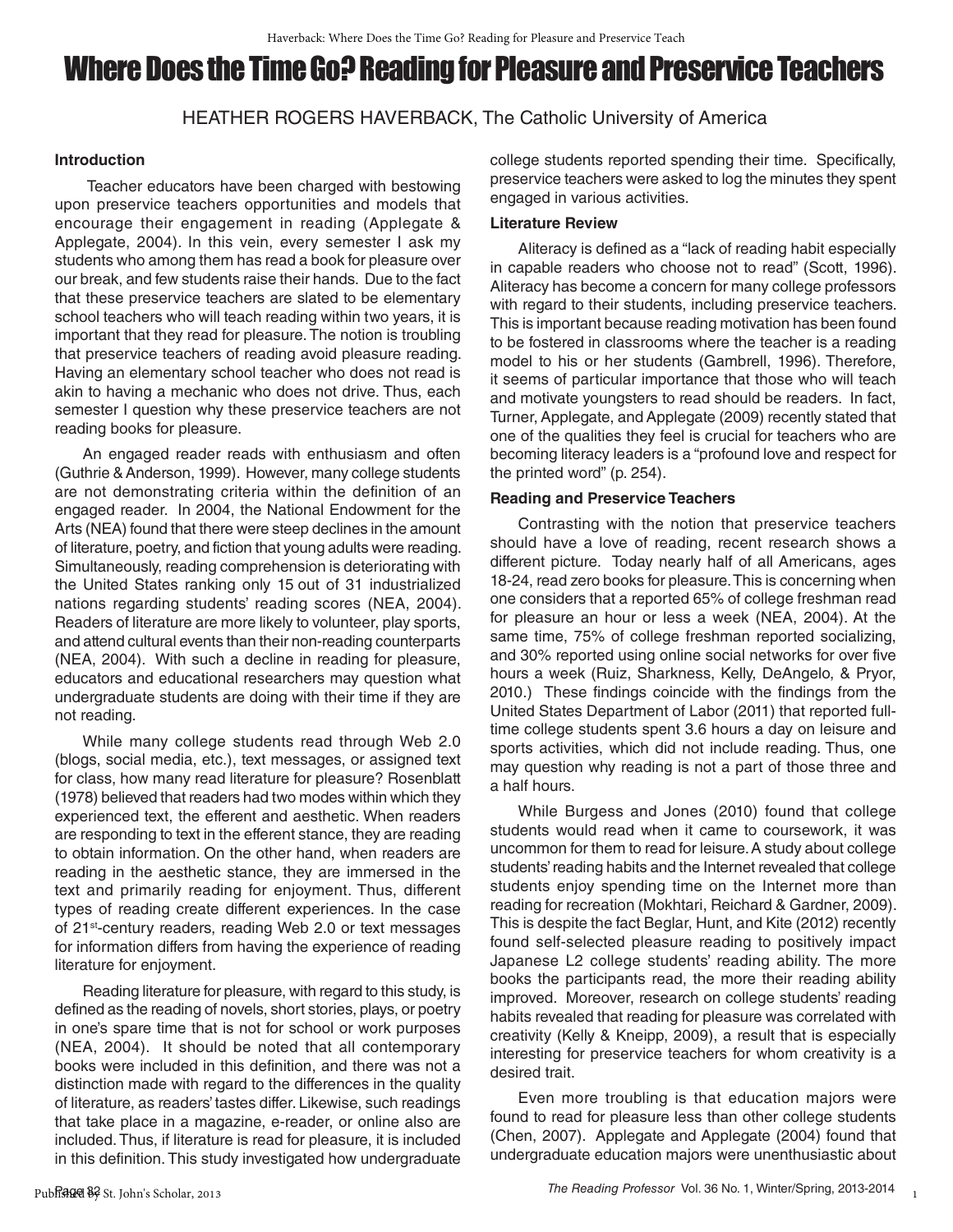reading, a trend they named "The Peter Effect." This term was coined after the biblical story of the Apostle Peter, who stated that he could not give what he did not have. Benevides and Peterson (2010) found that preservice teachers' reading habits and attitudes about reading correlated with participants' literacy scores. Thus, a teacher who does not take pleasure in reading literature may not be able to demonstrate literacy skills as well as a teacher who does read literature for pleasure.

#### **The Importance of Teachers Reading For Pleasure**

The Peter Effect has been found to impact preservice and inservice teachers alike (Nathanson, Pruslow, & Levitt, 2008). Having a teacher who is a reader is important because students are influenced by such models (Gambrell, 1996; Rogoff, 1990). Having a reading model within the classroom can be especially important to today's children, who are growing up immersed in media (Kaiser Family Foundation, 2003). The Kaiser Family Foundation found that even children as young as zero to six years old use screen media for a total of 1:58 minutes a day, with most of this time spent watching television or videos. This time is compared to the 39 minutes a day these children spent reading or being read to. Thus, when these students enter school, they will benefit from being read to by a teacher and having a teacher who can introduce new books for the child to read.

Research has shown that teachers who read for pleasure have been found to be more likely to implement positive literacy practices in their classroom when compared to those who do not read for pleasure (Morrison, Jacobs, & Swinyard, 1999.) Such literacy practices are increasingly important in today's high stakes and diverse classrooms, where the No Child Left Behind Act (NCLB) has increased teacher requirements to improve children's testable reading achievements (U.S. Department of Education, 2002). Such testing is of concern since some young students enter the classroom with little or no early literacy knowledge.

Allington (1984) stated that children who lack experiences with books and reading usually do not perform well on kindergarten assessments. Thus, a kindergartener who begins school without having books at home or adults to read with may be starting at a disadvantage. However, Allington (1984) also feels that access to effective teachers is what matters the most. Emergent literacy includes the skills, information, and attitudes that come before formal reading and writing (Whitehurst & Lonigan, 1998). Some children enter the classroom with emergent literacy skills such as knowledge of letters and sounds (Whitehurst & Lonigan, 1998). However, some students do not have these skills. This is worrisome as the National Institute of Child Health and Human Development Early Childhood Research Network (NICHD, 2005) found that emergent literacy skills, specifically oral language skills, in 4.5 year old children predicted the ability to decode words in first grade and comprehend text in third grade. Likewise, Adams (1995) stated that the acquisition of reading can be fostered by a number of preliteracy skills that materialize in the preschool years.

Furthermore, in many classrooms, children may be coming to school from homes which are not plentiful with literature or readers. Allington (1984) found children as young as the first grade already beginning to show major differences in their vocabulary abilities, as well as the texts to which they are exposed. Moreover, Cunningham and Stanovich (1997) showed that reading acquisition in the 1<sup>st</sup> grade is linked to reading ability 10 years later. The Matthew Effect was a term used by Walberg and Tsai (1983) with regard to education and the cumulative advantage occurring in students who have a strong academic background. In other words, the Matthew Effect states that those who are rich get richer. With regard to reading, those who have greater vocabulary and more experience in reading grow quickly as readers, while their counterparts who are less successful in reading do not grow as much (Allington, 1984). In an article that specifically investigated how the Matthew Effect impacted reading, Stanovich (1986) stated that instruction may be a possible mediator for the Matthew Effect.

With the combined knowledge that preservice teachers are not reading for pleasure often, despite the fact such reading is correlated with positive practices, and that students need teachers in the classroom who read for pleasure, one may question why preservice teachers are not reading. Interestingly, Nathanson and colleagues (2008) found that the decline in reading could partly be blamed on a deficit in passion for reading. But, what is to blame for this lack of passion? Dewey (1915) believed that learning should center on children by providing activities and direction. This statement rings true for educators of college students, too. However, it is difficult for college professors to determine what weight activities, such as reading for pleasure, should have in an undergraduate program. Perhaps if teacher educators understand how preservice teachers spend their time, it would help them to better understand how to mediate natural selection of activities on the part of students with instructordirected activities.

# **Purpose**

This study differs from previous research as it aims to fill the gaps in the literature by focusing on how college students are spending their time when they are not completing coursework. Specifically, this research investigated whether or not preservice teachers read for pleasure, and what they do during their leisure time. The questions that guided this research were:

- 1. How much leisure time do preservice teachers spend reading literature for pleasure?
- 2. On what leisure activities do preservice teachers spend their time?
- 3. Is there a signifcant difference between the amount of time preservice teachers read literature and engage in other activities?

# **Method**

# **Participants**

The participants in this study included 63 university students enrolled in a language development and reading acquisition course at a large, mid-Atlantic university. The course focuses on young children's language development and the relationship between language and reading acquisition. In this course, students learned concepts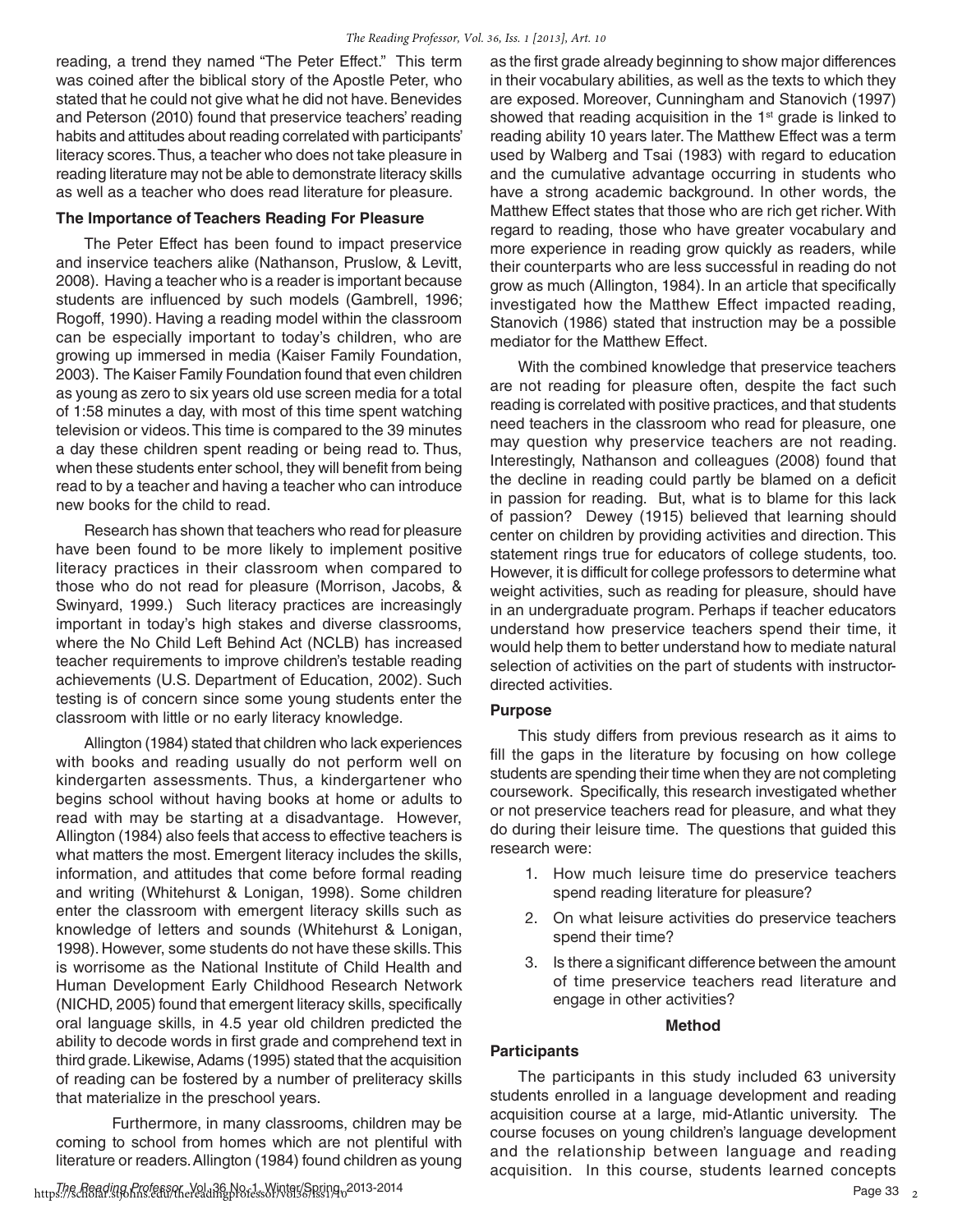essential to language development; language achievement appropriate at various ages; concepts of emergent literacy; models of reading acquisition and skilled reading; and major components of reading such as phonemic awareness, fluency, vocabulary, and reading comprehension. This course is required for Early Childhood and Elementary Education majors. The demographics of the participants were consistent with elementary education majors as 93 percent were female.

#### **Reading Log Procedures**

Participants completed a reading log, in which they were asked to report the amount of minutes they spent on given activities over the course of a week. In addition to logging these minutes, participants recorded the amount of time they engaged in other pleasurable activities. Participants were to keep the reading logs with them during the day, which enabled them to record events as they occurred; this procedure was put in place to help the preservice teachers create an accurate log of the activities as they took place. Likewise, participants were better able to document an accurate time allotment for the activity. If a participant only completed a portion of the reading log, that log was excluded from the study. Due to the many requirements of the course, as well as the participants' other courses, reading logs were used only for one week. Data from the Reading Logs were collected at two different time points during the semester. For one group of participants, data were collected in the beginning of the second week of classes. This week was chosen, as participants felt this was the time in the semester that they had a substantial amount of free time in which to participate in leisure activities. For another group of participants, the week in which these activities were recorded was in the middle of the semester (between midterms and finals) during a time when classes were in session. This week was chosen, as participants were in the middle of their semester.

As a class, the participants brainstormed the pleasurable activities they pursue most often during a week. Then, participants were asked to record on a daily basis how many minutes they pursued the following pleasurable activities: read literature (this includes novels, short stories, plays, and poetry); read magazines or newspapers; use email, Facebook, Twitter, or search the Internet; talk on the telephone; text; watch television; and watch movies. In addition, participants had the opportunity to record any additional reading activities in which they participated. Preservice teacher participants did not record reading activities that were associated with work or school, as the focus of this study was to hone in on the minutes participants spent exclusively reading for pleasure. At the end of the week, participants added up the total amount of minutes they spent on each of these activities.

#### **Results**

To answer question one, "How much leisure time do preservice teachers spend reading literature for pleasure?" the reading log responses of preservice teachers were read and analyzed. Preservice teachers reported that daily they spent an average of 67.79 minutes reading literature for pleasure. However, 44% of the participants reported reading zero minutes, and 78% reported reading one hour or less.

For question two, "On what leisure activities do preservice

teachers spend their time?"

preservice teachers reported spending their time on various other activities, of which the following were most reported: texting, watching television, using Facebook, searching the Internet, and talking on the telephone. The activity that took most of the preservice teachers' time was texting. In fact, participants reported texting for an average of 540.49 minutes, and only two participants reported they did not text. Watching television or movies (463.12 minutes) and using Facebook or other social networking (361.57 minutes) were the second and third most popular sources of activity. The fourth and fifth most reported activities were talking on the telephone with friends and family (199.55 minutes) and searching the Internet for pleasure (176.57 minutes). Refer to Figure 1 for a summary of activities.

To answer question three, "Is there a significant difference between the amount of time preservice teachers read literature and engage in other activities?" paired sample t-tests compared the minutes spent reading literature for pleasure and various other activities. Results indicate that there is a significant difference between the amount of time spent reading literature and engaging in other activities, such as texting *t*(63) =4.33, *p* <.000; using Facebook or social networking *t*(63) =5.78, *p* <.000; talking on the telephone *t*(63) =3.53, *p* <.001; and surfing the Internet *t*(63) =2.96, *p* <.004 . A Bonferonni adjusted alpha for conceptually grouped outcomes to control Type I error was used. These findings revealed that the preservice teachers spent a significantly greater amount of time engaging in various activities rather than reading literature.

# **Limitations**

Before discussing the implications of this study, it is important to acknowledge the factors that limit the findings. First, the participants in this research attended the same university and were enrolled in a reading and language course with the same instructor. Therefore, the ability to generalize this research may be limited. Also, the data collection took place for a week during the semester. Perhaps the results would vary if data were collected during participants' summer or winter break from college. Lastly, the information from the reading logs is based on self-reports. The participants were responsible for reporting an accurate account of the activities in which they participated, and the precise time they spent on the activities.

# **Discussion**

While Rosenblatt (1938) conjectured that it was the job of teachers to help human beings realize that literature can be a source of pleasure, many preservice teachers do not read for pleasure themselves. Thus, the purpose of this study was to investigate the amount of time preservice teachers spend reading literature for pleasure. Further, this research aimed to identify how preservice teachers spend their time in terms of reading literature for pleasure and other activities. The findings have significant implications for teacher educators and educational researchers alike.

Perhaps the most poignant aspect of these findings is the fact that so many participants reported that they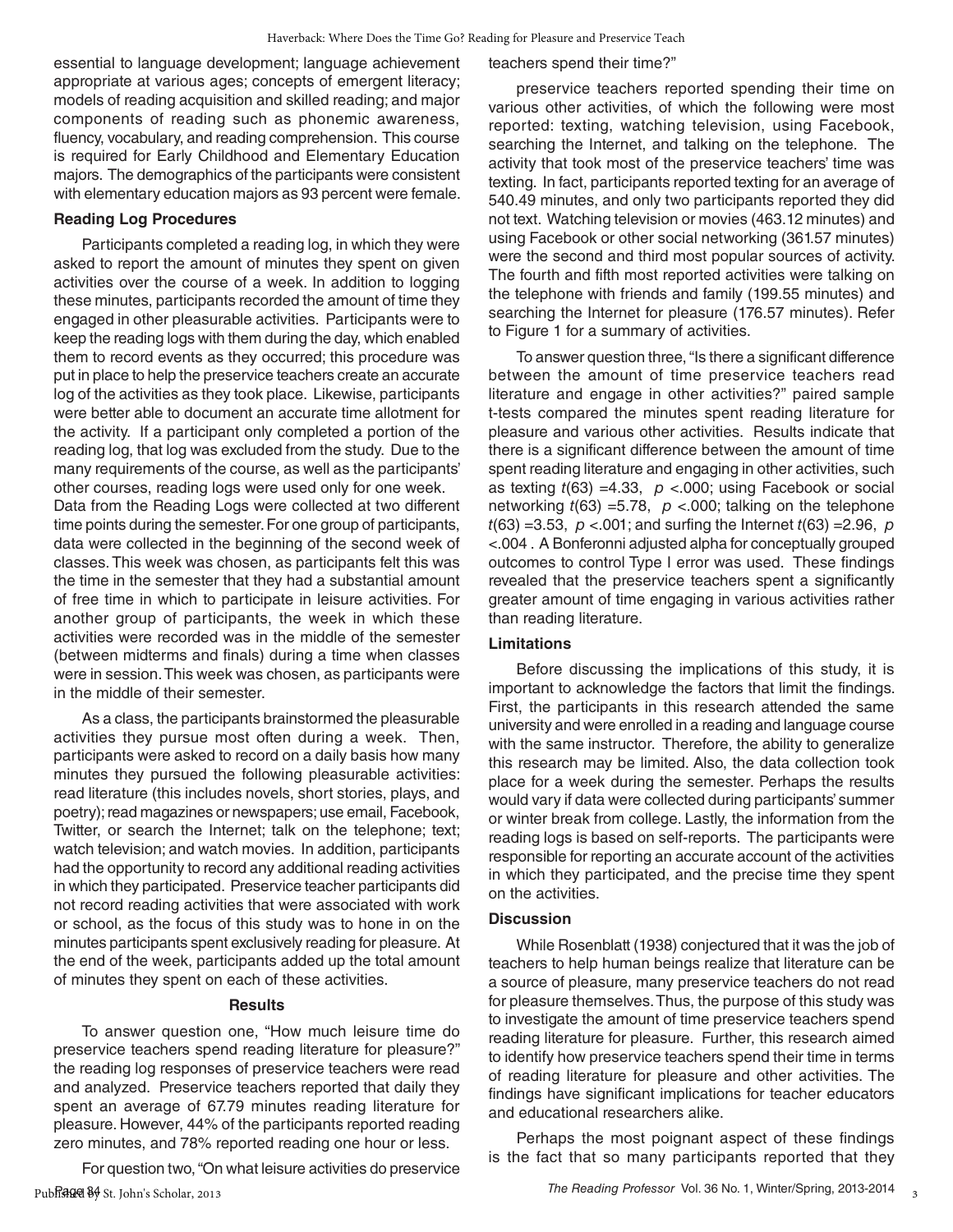did not read or read very little literature for pleasure. This absence of reading literature is of concern, especially when the participants consist of preservice elementary school teachers who are enrolled in a reading methods class. In fact, within two years, the majority of these participants will begin teaching reading to children who are in kindergarten through fifth grade. The lack of time they spend reading books may potentially impact their ability to teach reading.

First, one's ability to teach reading may be affected by one's lack of being a model of reading. Rogoff (1990) stated that modeling was one factor that encouraged reading behaviors in young emergent readers. The implication of this statement is that one who does not model reading is limited in ability to help another learn to read. For example, if a teacher is reading a book for pleasure and comes upon a passage he/ she does not understand, he/she will use strategies to help him/her discern the exact meaning of the passage. By doing this, the teacher will have used the metacognitive reading strategy of comprehension monitoring (Baker & Brown, 1984). Not only will this teacher understand this strategy, but he/she will have had an experience with this metacognitive strategy to share with the students. Thus, this teacher will be able to better explain the metacognitive strategy he/she used when reading while teaching the student. Also, the teacher most likely will have more reading strategies in his/her repertoire due to the fact that he/she uses them when reading, which the teacher can then share with the student. This knowledge and modeling of reading strategies is important to both the teacher and those who are learning to read.

Second, preservice teachers who are reading models will motivate their elementary school students to read (Gambrell, 1996). Motivating youngsters to read could be difficult to do if the teacher does not enjoy reading. While many teachers are likely to gravitate toward teaching in the same manner in which they were taught (Kagan, 1992), a teacher who is a reader may have a greater range of motivating experiences from which to teach reading. For instance, teachers who truly love reading will be more likely to identify with their students as a reader. Not only will they be able to guide the elementary school students in the process of learning to read, but they also will be able to share their experiences with text. Thus, teachers can share stories of their favorite books, places they like to read, reasons they like to read, and characters with which they identify. This motivation will further their students' excitement for reading.

Third, while it is a concern that there was a significant difference in the amount of time preservice teachers spent reading for pleasure compared to other activities, another interesting finding was how the participants were using their time. Specifically, the substantial amount of time participants spent texting, on the telephone, and using Facebook is of consequence. While other activities may lend themselves to indirect reading (i.e., searching the Internet or blogging), texting, talking on the telephone, and using Facebook are all aspects of socializing that may not lend themselves to incidental reading or learning.

With regard to the great amount of time spent socializing through technology, the findings in this study are in line with those of Ruiz, Sharkness, Kelly, DeAngelo, & Pryor (2010). In this study, the preservice teachers spent a lot of time texting or using Facebook. This is notable, as this is the current way in which college students are socializing. However, during these times, they are effectively alone but attempting to connect with others they may not even know. Perhaps they could achieve the same level of fulfillment by interacting with a character from a new book or reconnecting with a "friend" from a book they read years before. Additionally, socializing also could take place in conjunction with reading through book clubs or literature circles.

Teacher educators can introduce and incorporate literature into preservice teachers' lives through new technology to create social situations, like Facebook, e-readers, and blogs. By using these technologies, preservice teachers may feel more technologically savvy and enjoy a social aspect that technology provides while reading. In turn, this may enhance their desire to read. Another way socializing can be introduced to preservice teachers is through literature circles or book clubs, whether in person or online. These reading groups are one way to have students experience reading for pleasure. Through such groups, preservice teachers will have the opportunity to engage in literature by discussing character development, plot, and other aspects of the book with other preservice teachers. In the end, if students have fingertip access to literature and are given opportunities to be social, as they currently have when text messaging, perhaps they will choose to read more literature.

#### **Conclusion**

Technology is evolving every day. Twitter, YouTube, and Facebook have been introduced to our culture, and college students are allocating much of their time to these new activities. The findings of this study show that college students are not spending time reading literature. Applegate and Applegate (2004) stated that one way to recreate reading enthusiasm is through college courses. Perhaps as educators, we can leverage Dewey's (1915) ideas and work more socialization into reading activities in the classroom through technology.

This study is significant to professors and educational researchers as it begins to shed light upon the activities on which undergraduate students are spending their time. Future research should focus on expanding this study and investigating why preservice teachers are choosing other leisure activities over reading. Further, educational researchers need to explore how to engage preservice teachers in reading activities that will motivate them to use their time to read books for pleasure as past research has shown that such reading has been linked to positive teaching practices and creativity. Finally, teacher educators must continue to delve into ways in which reading can be incorporated into the busy and technologically savvy lives of our undergraduate preservice teachers.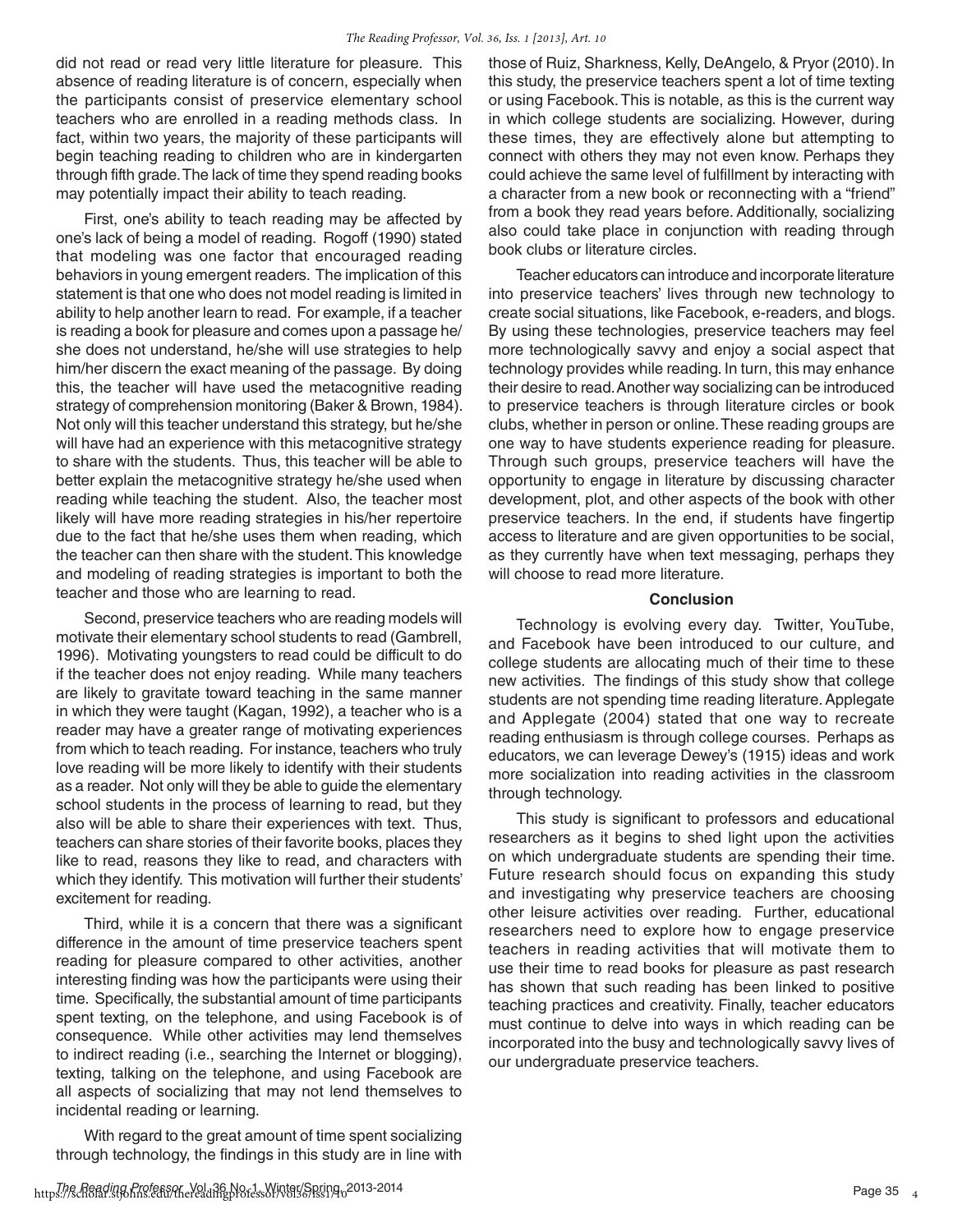# **References**

- Adams, M. (1995). *Beginning to read: Thinking and learning about print.*Cambridge, MA: MIT Press.
- Allington, R.L. (1984). Content coverage and contextual reading in reading groups. *Journal of Reading Behavior, 16,* 85-96.
- Applegate, A. J., & Applegate, M. D. (2004). The Peter effect: Reading habits and attitudes of preservice teachers. *The Reading Teacher, 57*(6), 554-563.
- Baker, L.*, &* Brown, A. L. *(*1984*).* Metacognitive skills and reading*. In* P. D. Pearson, R. Barr, M. L. Kamil*, &* P. Mosenthal *(eds.). Handbook of reading research (pp.* 353-394)*.* New York *: Longman.*
- Beglar, D., Hunt, A. and Kite, Y. (2012). The effect of pleasure reading on Japanese university EFL learners' reading rates. Language Learning, 62, 665–703
- Benevides, T. & Peterson, S. S. (2010). Literacy attitudes, habits and achievements of future teachers. Journal of Education for Teaching, 36(3), 291–302.
- Burgess, S. R. & Jones, K. K. (2010). Reading and media habits of college students varying by sex and remedial status. College Student Journal, 44, 492-508.
- Chen, S. (2007). Extracurricular reading habits of college students in Taiwan: Findings from two national surveys. Journal of Adolescent & Adult Literacy, 50(8), 642-653.
- Cunningham, A., & Stanovich, K. E. (1997). Early reading acquisition and its relation to reading ten years later. Developmental Psychology, 33(6), 934-935.
- Dewey, J. (1915). The school and society: And the child and the curriculum. Mineola, NY: Dover Publications.
- Gambrell, L. B., (1996). Creating classroom cultures that foster reading motivation. The Reading Teacher, 50(1), 14-25.
- Guthrie, J. T., & Anderson, E. (1999). Engagement in reading: Processes of motivated, strategic, knowledgeable, social readers. In J. T. Guthrie & D. E. Alvermann (Eds.), Engaged Reading: Processes, practices, and policy implications (pp. 17-45). New York: Teachers College Press.
- **Kagan, D. M. (1992). Professional growth among preservice and beginning teachers.** *Review of Educational Research*, 62(2), 129-169.
- Kaiser Family Foundation. (2003). Zero to six: Electronic media in the lives of infants, toddlers and preschoolers. Retrieved from: http://www.kff.org/entmedia/ upload/Zero

to-Six-Electronic-Media-in-the-Lives-of-Infants-Toddlers-and-Preschoolers-PDF.pdf

- Kelly, K., & Kneipp, L. (2009). Reading for pleasure and creativity among college students. College Student Journal, 43(4), 1137-1144.
- Mokhtari, K., Reichard, C., & Gardner, A. (2009). The impact of Internet and television use on the reading habits and practices of college students. Journal of Adolescent & Adult Literacy, 52, 609–619.
- Morrison, T. G., Jacobs, J. S., & Swinyard, W. R. (1999). Do teachers who read personally use recommended literacy practices in their classrooms? *Reading Research and Instruction, 38*(2), 81-100.
- Nathanson, S., Pruslow, J., & Levitt, R. (2008). **The reading habits and literacy attitudes of inservice and prospective teachers: Results of a questionnaire survey.**  *Journal of Teacher Education, 59*, 313-321.
- National Endowment for the Arts. (2004). *Reading at risk: A survey of literary reading in America.* Retrieved from http://www.nea.gov/pub/ReadingAtRisk.pdf
- NICHD Early Child Care Research Network. (2005). Pathways to reading: The role of oral language in the transition to reading. *Developmental Psychology, 41,*  428–442.
- Rogoff, B. (1990). *Apprenticeship in thinking: Cognitive development in social context.* New York: Oxford University Press.
- Rosenblatt, L. (1938). *Literature as exploration*. New York: Appleton-Century.
- Rosenblatt, L. (1978). *The reader, the text, the poem: The transactional theory of the literary work*. Carbondale, IL: Southern Illinois Press.
- Ruiz, S., Sharkness, J., Kelly, K., DeAngelo, L., & Pryor, J. (2010). *Findings from the 2009 administration of the frst college year (YFCY): National aggregates.* Retrieved from http://www.heri.ucla.edu/PDFs/pubs/ Reports/YFCY2009Final\_January.pdf
- Scott, J. E. (1996). Self-efficacy: A key to literacy learning. *Reading Horizons*, 36, 195-213.
- Stanovich, K. E. (1986). Matthew effects in reading: Some consequences of individual differences in the acquisition of literacy. *Reading Research Quarterly*, *21*, 36–407.
- Turner, D., Applegate, M. D., & Applegate, A. J. (2009). Teachers as literacy leaders*. The Reading Teacher, 63*(3), 254-256.
- U.S. Department of Education, Office of Elementary and